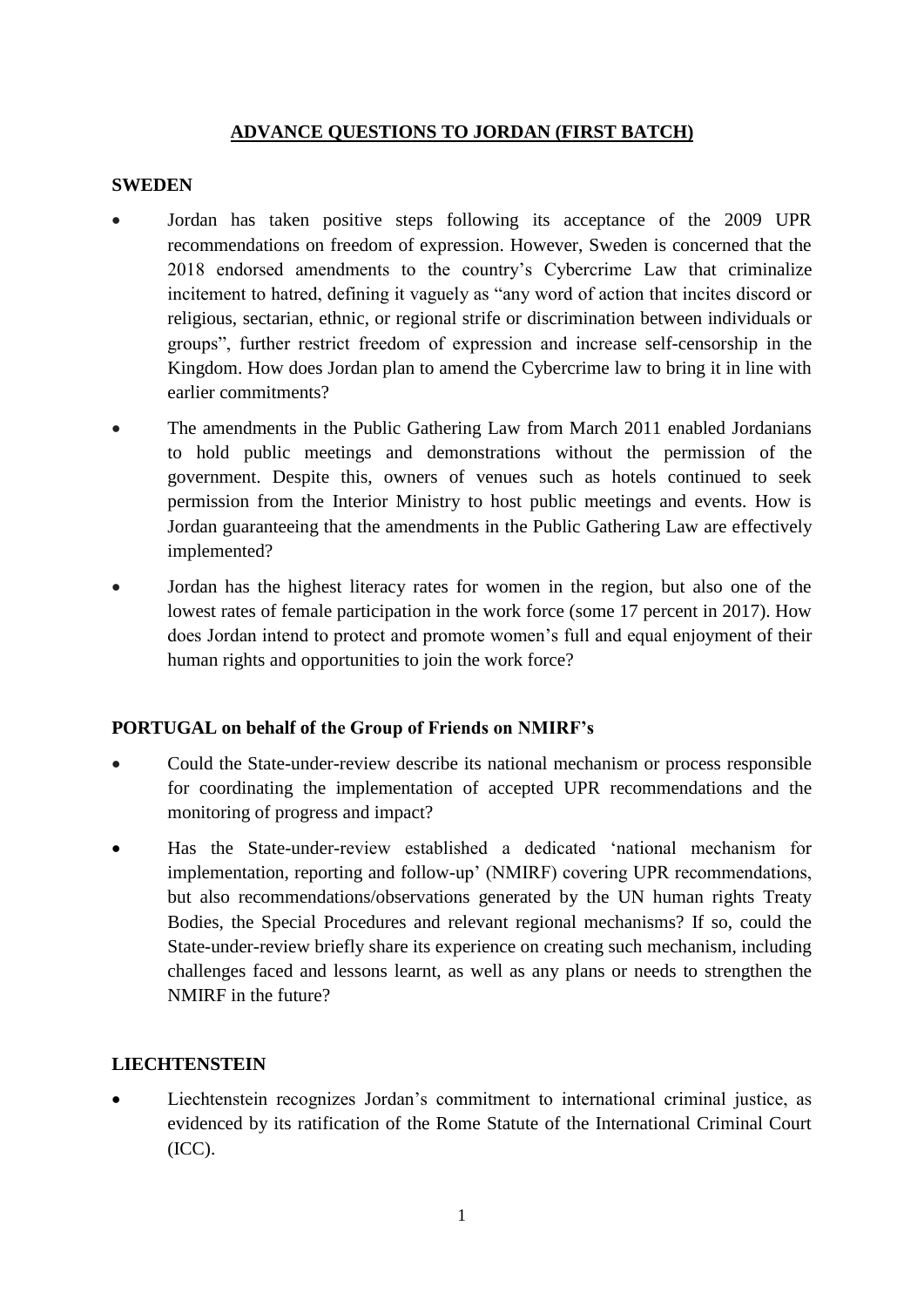• **What steps has Jordan taken to ratify the Kampala amendments to the Rome Statute on the crime of aggression?**

## **GERMANY**

- Building on the positive legal amendments in the area of prosecuting torture and providing legal aid that have already been passed, which further steps does Jordan plan to take to redefine torture in line with international standards, to prosecute perpetrators of torture in civil courts, and to provide legal aid to every person who is arrested, as Jordan agreed in both previous UPR sessions and pledged to do in its Comprehensive National Plan for Human Rights (CNPHR)?
- Which steps does Jordan plan to take in order to increase the independence of the judiciary and to reform the State Security Law so that they become aligned with international standards and best practices, as pledged in the CNPHR?
- In order to work towards the goal of guaranteeing the freedom of assembly, as stated in the CNPHR, will Jordan undertake steps to reign in the use of executive authority by governors to prevent public assemblies, even when the required advance notice has been given?
- Will Jordan scale back limitations placed on the freedom of the media and expression, such as the registration requirements of websites as publications, the requirement for journalists to be members of the Jordanian Press Association, and the criminalization of public expressions under other laws than the Press and Publications Law (PPL) such as Anti-Terror Law, Penal Code and the Cyber Crime Law (CCL)?
- Which further steps does Jordan plan to take to protect women and girls against gender-based violence to ensure freedom of movement, the highest attainable standard of physical and mental health, and family life?
- Which further steps does Jordan plan to undertake to protect and promote the rights of migrant workers, in particular domestic and agricultural workers?

### **BELGIUM**

- Is the Government of the Kingdom of Jordan planning to amend the nationality law as to allow the transmission of Jordanian nationality to their children by women married to non-Jordanians?
- What steps have been undertaken by the Government of the Kingdom of Jordan to ensure the respect of the moratorium on the death penalty? Is the Government considering to abolish the death penalty?
- Given the persistently low level of prosecution of torture and other cruel, inhuman, degrading treatment cases, does the Government of the Kingdom of Jordan intend to move the jurisdiction for these cases from the Police Courts to the Civilian Courts?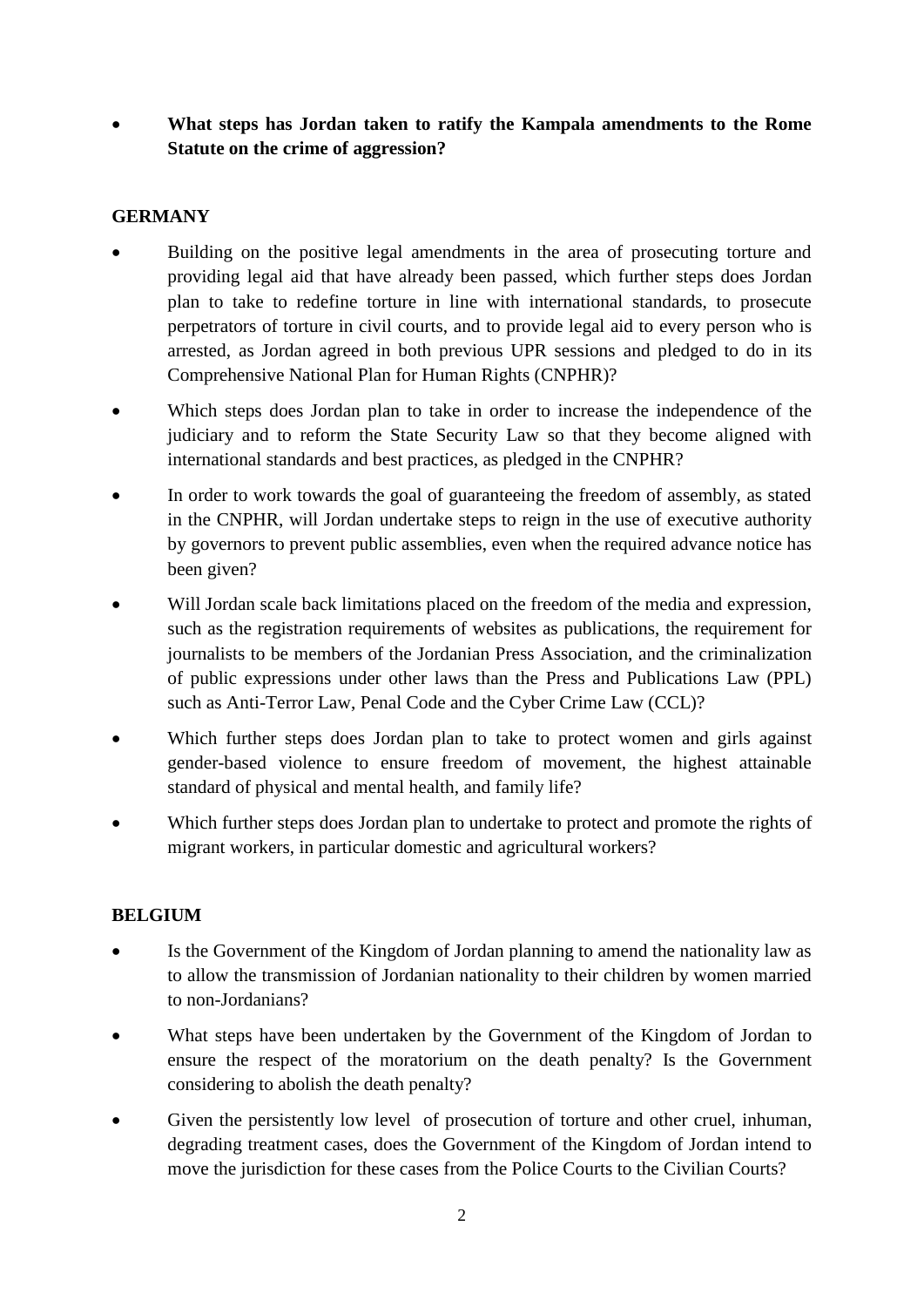- Does the Government of the Kingdom of Jordan intend to amend article 208 of the Criminal Code to classify acts of torture as "felony" instead of "misdemeanor" and to include repair and compensation procedures, in line with the Convention against Torture and to fight the impunity of perpetrators of torture?
- Does the Government of the Kingdom of Jordan intend to ratify the Optional Protocol to the Convention on the Elimination of All Forms of Discrimination against Women, to implement the recommendation made by Belgium in the previous UPR?

### **SWITZERLAND**

- **Women's rights:** Switzerland welcomes Jordan's efforts to sanction more severely crimes against women and girls, including the abolition of Article 308 and the amendment of Article 98 of the Penal Code. However, Switzerland remains concerned about the current situation of women's rights in Jordan. Is Jordan considering including the principle of equality between women and men in its Constitution? Is the government of Jordan ready to take concrete measures to end the guardianship system for women?
- **Torture:** Switzerland notes with regrets that Jordan did not accept its recommendation to ratify the Optional Protocol to the Convention against Torture and Other Cruel, Inhuman or Degrading Treatment or Punishment and establish a national preventive mechanism during the second cycle of the Universal Periodic Review. Given the lack of such an institution and the fact that allegations of torture and illtreatment are mostly dealt with by non-civil courts, how does Jordan ensure that all complaints are being treated in a timely, competent and independent manner? Can Jordan present figures on the concrete cases of alleged torture and ill-treatment and their results? What measures does Jordan take to prevent torture and other forms illtreatment?
- **Decent work**: Switzerland welcomes Jordan's support for refugees and the partial access to the formal labor market granted to Syrian refugees. . However, numerous refugees – alongside nationals and migrant workers – continue to face dangerous and exploitative work conditions in low-skilled professions, in spite of adequate legal provisions and a labor inspectorate system. What additional and specific measures does Jordan intend to take to ensure decent work conditions for everyone in the labor market, especially those in low-skilled professions?
- **Freedom of expression:** What measures does Jordan envisage in order to make sure that its efforts to prevent hate speech does not negatively impact freedom of expression in the Kingdom in accordance with its obligations under international law?